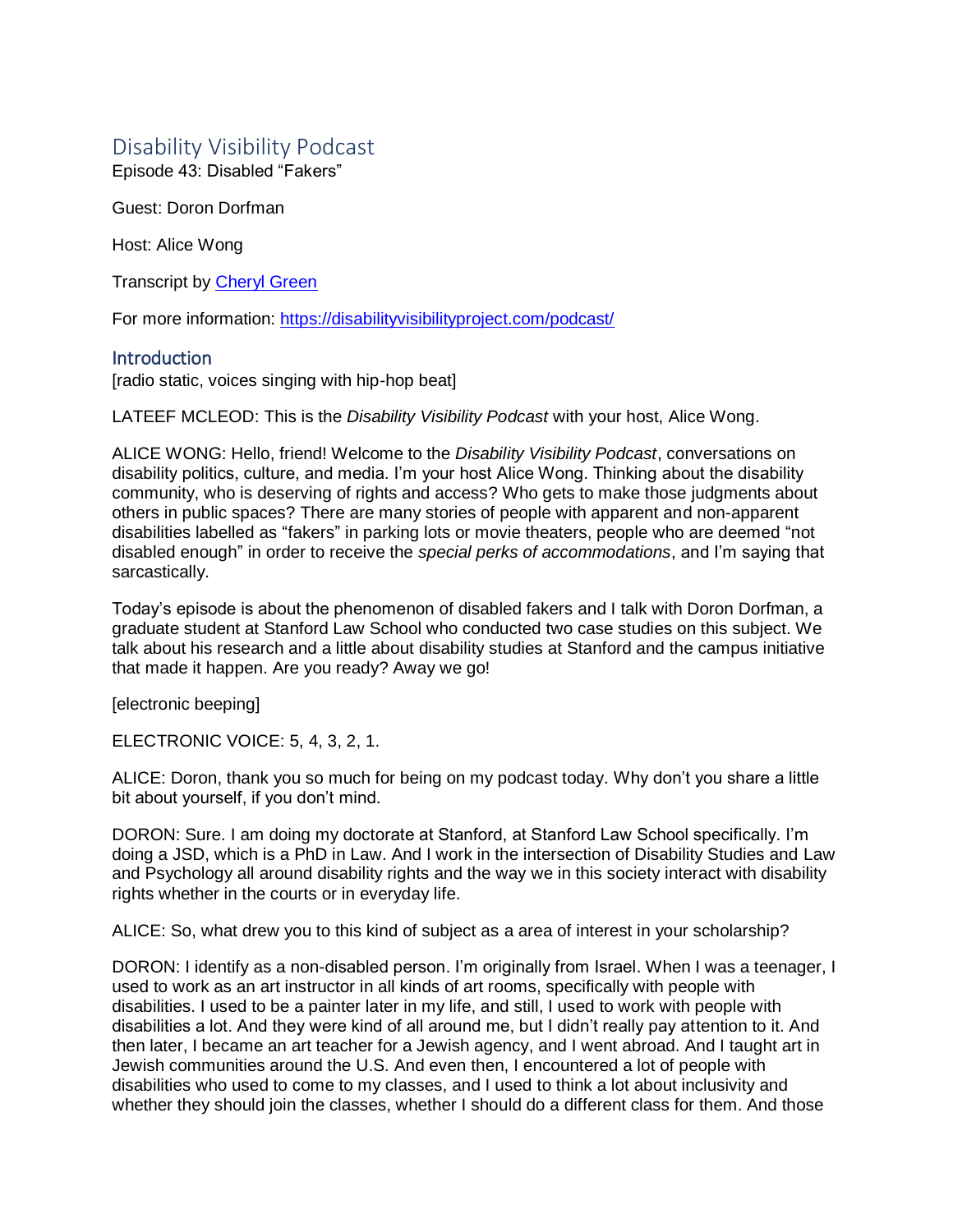questions kind of raised. And then I went, and I did my Law degree. I was chosen for the annual Moot Trial that is a big law tradition in law school.

ALICE: Mm, it's a big deal, right?

DORON: Yeah, it's kind of a big deal. And the person who ran it back here was Professor Dr. Sagit Mor, who is a law professor at Haifa University, my alma mater. And she also works in Disability Studies and Law. She chose me, and I never look back. It was 12 years ago. In retrospect, everything kind of fell into place about my relationship with Disability Studies.

ALICE: Shout-out to your professor. That's awesome.

DORON: Uh-huh! Shout-out to Sagit Mor.

ALICE: Woohoo!

DORON: [laughs]

[mellow guitar music break]

#### Doron's research on stereotypes of disabled people as fakers.

ALICE: So, you write about the stereotypes of disabled people as "fakers" and how this intersects with disability rights. Please tell me more about what you discovered in your two case studies on disabled parking placards and the policies at theme parks regarding waiting in lines.

DORON: I write my dissertation about what I call the public fear about the disability con, and that's another term that was coined by Ellen Samuels, who's a Disability Studies scholar. I actually think that the main driving force in disability law in the U.S. and maybe the world is these perceptions of fakery, this perception of abuse, this idea that a lot of people are committing disability cons, so to speak. And I ran a few online experiments around this topic, and I also ran a big survey about it, and I interviewed over 40 people with disabilities in the Bay Area that talked to me about how this fear of disability con play in their everyday life and the way they experience disability law and the way they negotiate their rights in the everyday. And I ran two experiments specifically about Disneyworld and about disability parking placards.

We tend to think that the reason people are suspicious of people with disabilities abusing the law, or people that they view as non-disabled taking advantage of disability rights, is because they take away some resources that the non-disabled people would like to have. All of us have been in the situation when we go somewhere: there is no parking anywhere, and we're really looking for that spot. And then we see a person with a disability taking that spot. We think to ourselves, huh! Even though the non-disabled person could not park there, in their head, they're thinking, "Well, they're taking the resource that I would like." And in theme parks, we can think about this idea about going in front of lines. And if the line is really, really long, and you can see someone cutting the line who's right next to you, you're starting to think, "Well, I could be that person too, and I would like to have that privilege!"

#### [plucky strings music break]

So, you would think that people are suspicious because they're losing something, because there's a scarcity of resources that we would all want, and people who are pretending to be disabled are taking them away. Well, is that really what's going on, or is there something else here? And the other thing that I was thinking about was the issue of deservingness. The issue of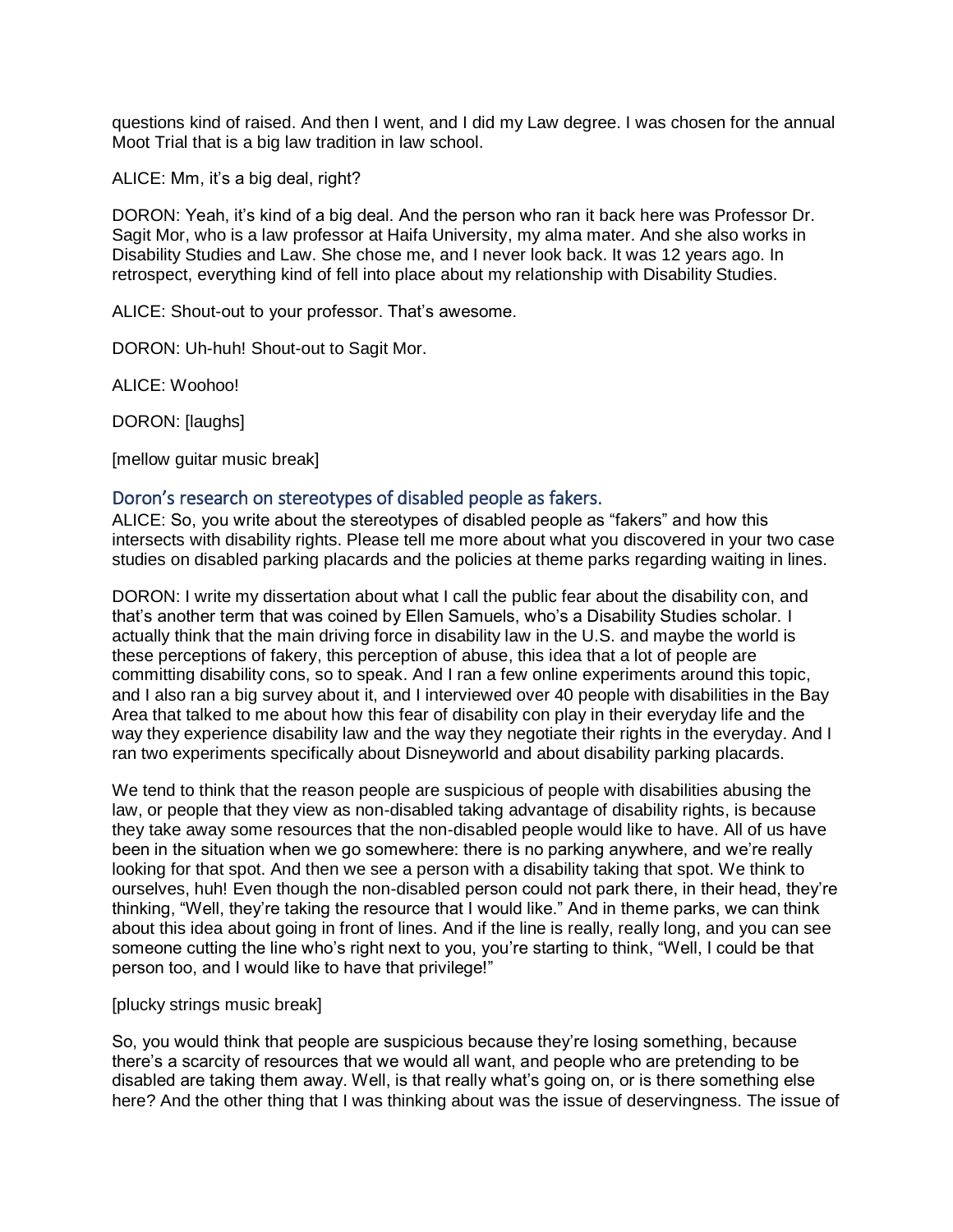deservingness is more about who do we think is a deserving disabled person who should enjoy this special right or this accommodation or disability right.

I expected that both of those issues—the deservingness and the scarcity of resources—to play a part in the level of suspicion of disability con. What I found is that there is no difference in the level of suspicion in situations where there's a big scarcity of resources or there is no scarcity of resources. What really influenced people's suspicion was a sense of deservingness. So, people really wanna know that the person who's using a disability right deserves it and he really needs it according to their judgment, right? And we make those judgments on a daily basis, and courts and judges make those decisions also when they go and they look at a disabled person in the courthouse. And I think it's really fascinating that this fear of disability con is not about selfinterest. It's more about an ethics issue.

# Power to grant or deny access and looking for symbols of disability

ALICE: Yeah, I think a lot of it is about power, this idea that non-disabled people have in terms of being able to assess and judge and frankly, question and harass disabled people based on their very much misunderstandings of the very varied lived experience of people with disabilities. I have friends who are semi-ambulatory who use scooters and wheelchairs who can still stand and walk, and they are accosted when they use a parking spot. In a previous interview on this podcast with Lia Seth, she has an invisible disability, but she needs to sit in the designated spot on a bus. She said one time, somebody spat on her. 'Cause she's young, somebody that looks non-disabled sitting in a spot that she deserves, that she needs access to, and somebody spit on her.

DORON: I talked with a lot of people with disabilities who shared very similar stories about being harassed all the time, whether it's in a parking lot or at a park or when they're using their service dogs. And I just wanna say: there are court decisions by federal courts who actually talk a little bit about it, and they talk about situations where people are so zealously enforcing disability laws, but they really don't have any authority to do so. It's a self kind of authority. It really talks a lot about how this fear of disability con is so entrenched in people that they feel themselves as the rescuers or the enforcers of the law. Yeah, and I think if authorities will invest some resources in preventing such harassment of people with disabilities by these "enforcers" instead of always talking about how many people really abuse the law, we would live in a much healthier and much safer place for people with disabilities in the U.S.

So, when we think about disability rights and accommodation, we usually think about the international symbol of access as being a wheelchair user, always on this blue background which is known as "handicapped blue." But we never really think about the diversity of disability within it. So, I do think that a law that has some kind of ideas about signaling disability in a different, more nuanced way would be very sufficient here. And you know, the law really lacks those kind of signs today. Even with service dogs, we really don't need—and the law doesn't really require—a person to have a vest or an ID or something like that. It's the norms around the law that created that. If people with disabilities actually purchase a vest for their dog, they're considered to be fakers because you don't need the vest! So, people cannot really win. So, if the law really will have some kind of a regulation of signs to really signal to other people compliance, that might be helpful.

[plucky guitar music break]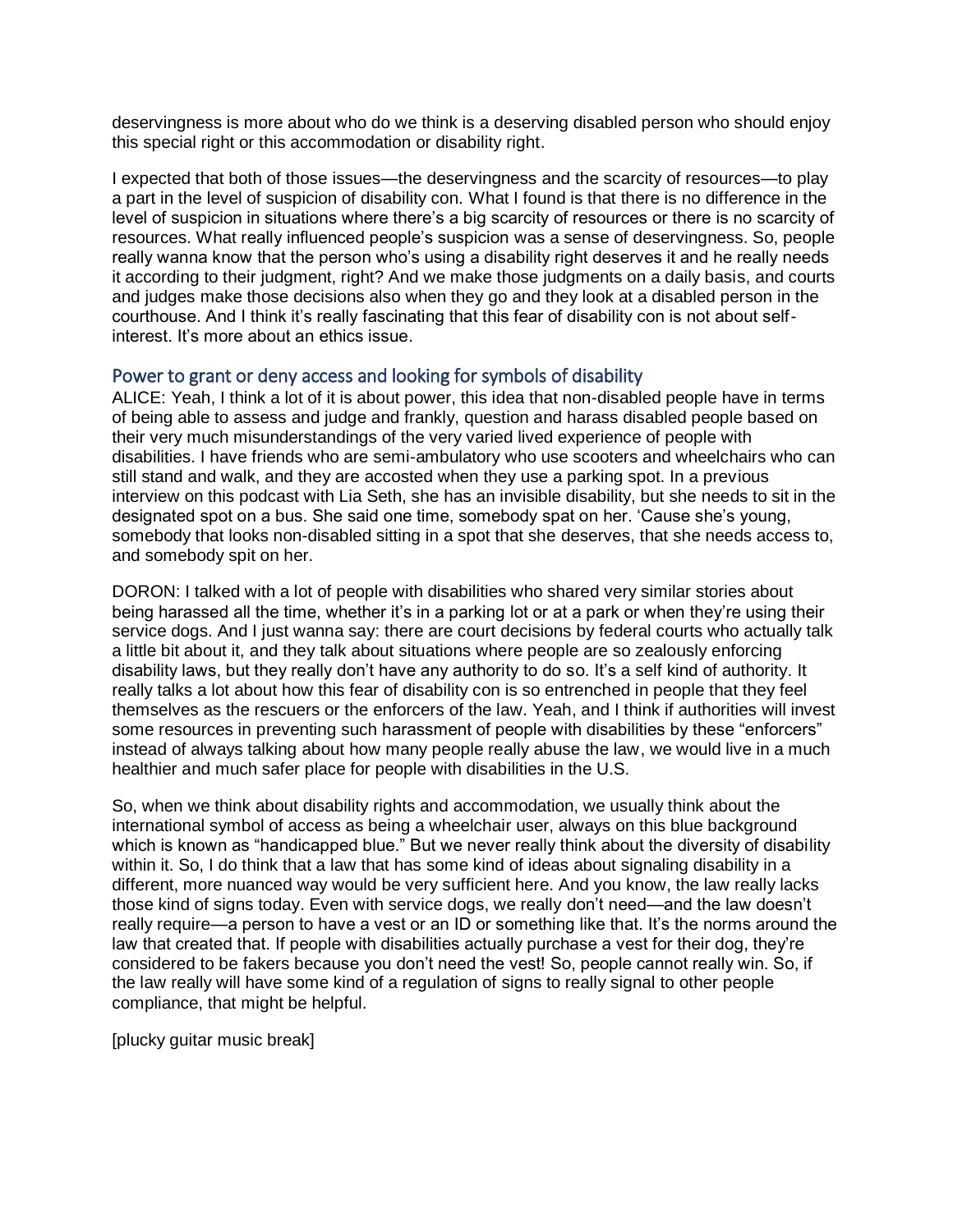# The Americans with Disabilities Act, disability rights, and civil rights

ALICE: It's 28 years after the passage of the Americans with Disabilities Act. The ADA didn't magically make our society better. There's still a lot of difficulties and a lot of challenges and a lot of threats to these civil rights with, for example, the ADA Education and Reform Act. So, I think this gets to a fundamental misunderstanding about the ADA and accessibility and accommodations because they're not really seen as a civil right.

DORON: So, I really agree with you that the ADA was really successful in raising public awareness of disability rights. And you know, now, lay people and a lay person that you ask, he at least seems to be familiar with the general issue and basic concepts of public accommodations. However, what the ADA didn't really do is really change the perception towards disability in the courthouse and in the public sphere. People with disabilities and disability rights are considered by many as special rights. And special rights discourse is a situation where people, as you said, see minority groups gain some kind of an unfair advantage by disguising their demands as striving to achieve equal rights, but they're actually seeking extra benefits. And I think that goes into people from the LGBTQI community and people of color and labor unions and all of those minority groups or special interest groups.

With disability law, it's a little different, right? It's a little bit more covert. I really like Mary Johnson's book, *Make Them Go Away*, and she states this mantra there, "Nobody hates disabled people or nobody wants to say that they hate them." But I think it's really, really there. I think people do think of disability rights as special rights, as you alluded to. I don't hear a whole lot about police going to talk with a person or to investigate a person who actually is harassing a person with a disability using their rights, and I think we should have something like that. We do have hotlines for people to report abuse on disability laws, but we don't ever hear anything about people who harass people with disabilities because of this fear of the disability con.

And the last thing that I would think is that really to increase inter-group knowledge and the value of disability law in law schools and universities. So, you know, nowadays we really do think about disability law and Disability Studies as a niche. If we think about it, disability rights and disability surrounds us all the time wherever we go. And what we see is that there's so many misconceptions in the media telling us that there's so much abuse, telling us all kinds of wrong things about the law. And I can give an example. *The Washington Post* had those series about Social Security benefits.

ALICE: Oh! That was so horrible.

DORON: Yes! And you know, it had so many misconceptions. One of the misconceptions there was that people can apply for Social Security benefits over the phone, which is completely ridiculous. It's really not the way things work. And no wonder that people think that it's so easy to get Social Security benefits. I'm just gonna give you a statistic. In 2017, less and less people applied for Social Security, and the trend that people talked about, about more people applying actually reversed. Social Security made it so much more difficult to attain disability benefits nowadays, so people stopped applying. And some people would say, "Oh, we stopped the abuse." I would say, we didn't stop the abuse. You created more poverty, and you created more people who are not applying because they're afraid of being rejected. And they know they will be rejected.

ALICE: Part of the attack on our safety net programs is the idea that disabled people are not productive, they bring no value, and they're eating up these resources. Again, this idea of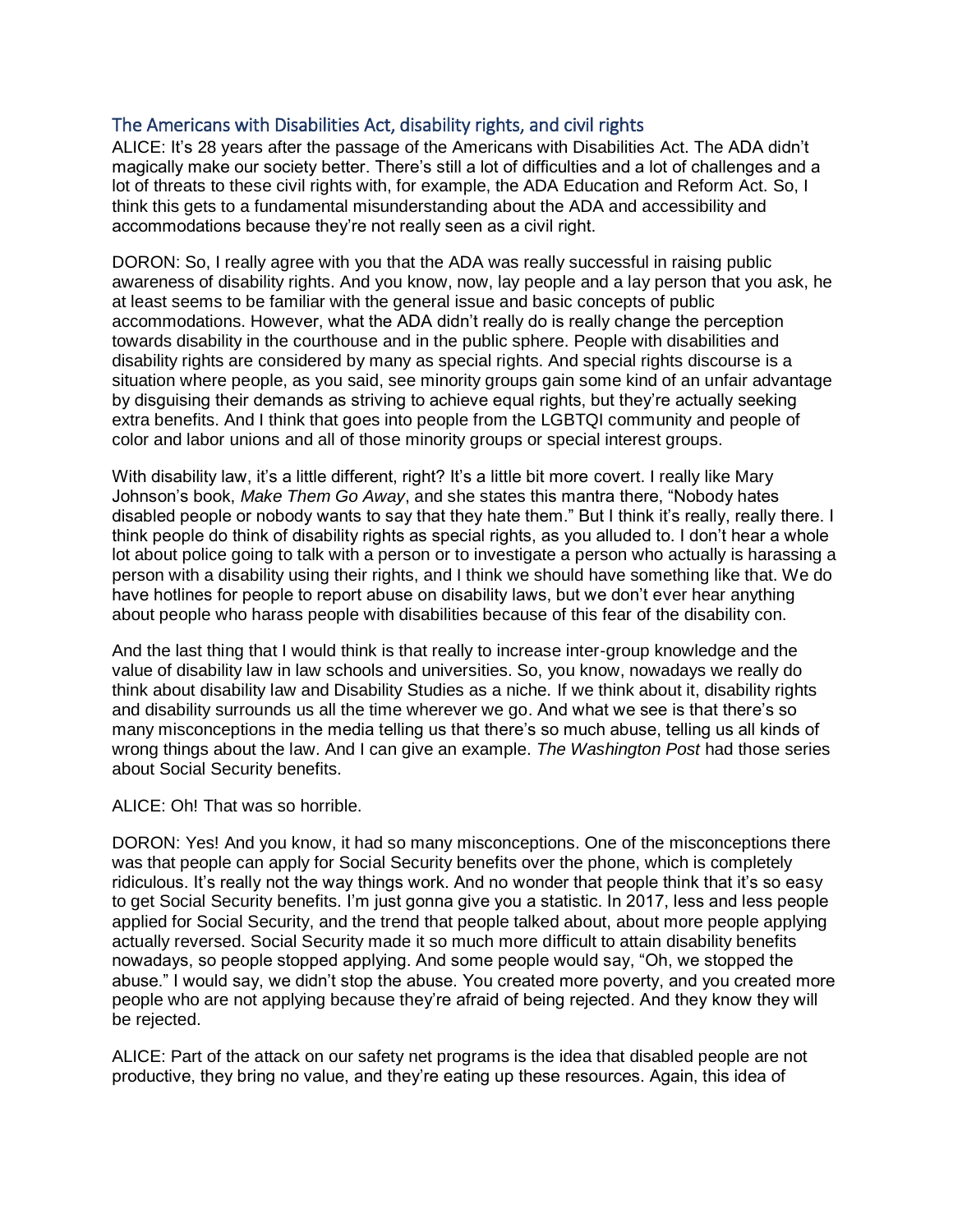people being consumers of taxpayer dollars versus having inherent worth whether you can work a 9-to-5 job or not.

[mellow, sweeping electronica plays through the next paragraph]

And I think this again, it's about culture change and trying not to demonize people with disabilities because of their bodyminds. And this is one of the limitations of laws, right? Laws can have a limited impact on changing the way really people think and behave, but it's what we have as a guideline, a basic guideline. And that's where, again, it's really kind of the long road ahead in terms of the work that needs to be done.

# Recent media on opioid use and on university accommodations

DORON: I just wanna give another example. So, *The Wall Street Journal* described recently a really sharp increase in the number of students with learning disabilities in colleges and how now, colleges are lowering the bar to accommodate all those people. And there was a response letter by doctors from University of Michigan Medical School about that. And I thought that's another really a manifestation of this fear of the disability con, that there's a great epidemic of horrible people pretending to be disabled, trying to take away our resources. And I just see it everywhere in the law and the way the law is enacted in everyday life. And I can see it also, you know, the social construction of social problems really, it also influences health policies pertaining to people with disabilities. And we can think about the opioid crisis and what that does to people with chronic illness who wants to get their medicine, right? It's also a perception of people abusing the system of opioids, where in reality, there's people who really need those drugs to be alive, basically.

ALICE: And I think what you said about the recent really horrible piece about students with disabilities and requesting accommodations, if you think about it, what would be so horrible if more students needed accommodations? You know, yes, there may be more resources needed, but what is the danger? What is the threat to institutions? And I think part of the reason why there are more people disclosing and requesting services is just the natural evolution of where we are now, where there is great greater visibility. There is greater pride related to having a disabled identity so that people feel comfortable and are confident in asking and expecting accommodations with the understanding that that's part of their civil rights. And I think this is where it ruffles a lot of non-disabled people's feathers because it's like suddenly they're so used to a landscape where it's very much centered on non-disabled people that suddenly now we're seeing 5, 10, 15, 20 disabled people, and suddenly like, oh my god! This is an epidemic! A tsunami! When really, we've been here the whole time.

DORON: You know, I think nowadays, this new fear of disability con is actually not new. As I said, it's been there through history, but it now really is in a point where it really threatens the great impact that the ADA could have or any other disability laws could have.

There's scholars, really great scholars like Rabia Belt and Professor Susan Schweik. Professor Rabia Belt is at Stanford Law School, and she's a disability historian. Professor Susan Schweik, she's at Berkeley in English and in the Disability Studies program. And they both do work on the history of disability and exposing how this idea about fakery and about the true disabled versus non-true disabled or the true disabled versus the faker really comes across in history as well. And that's what really drew me to this project. I really wanna show, empirically show, how this fear of abuse really surrounds us all the time, and it influences people's lives on a daily basis.

[mellow guitar music break]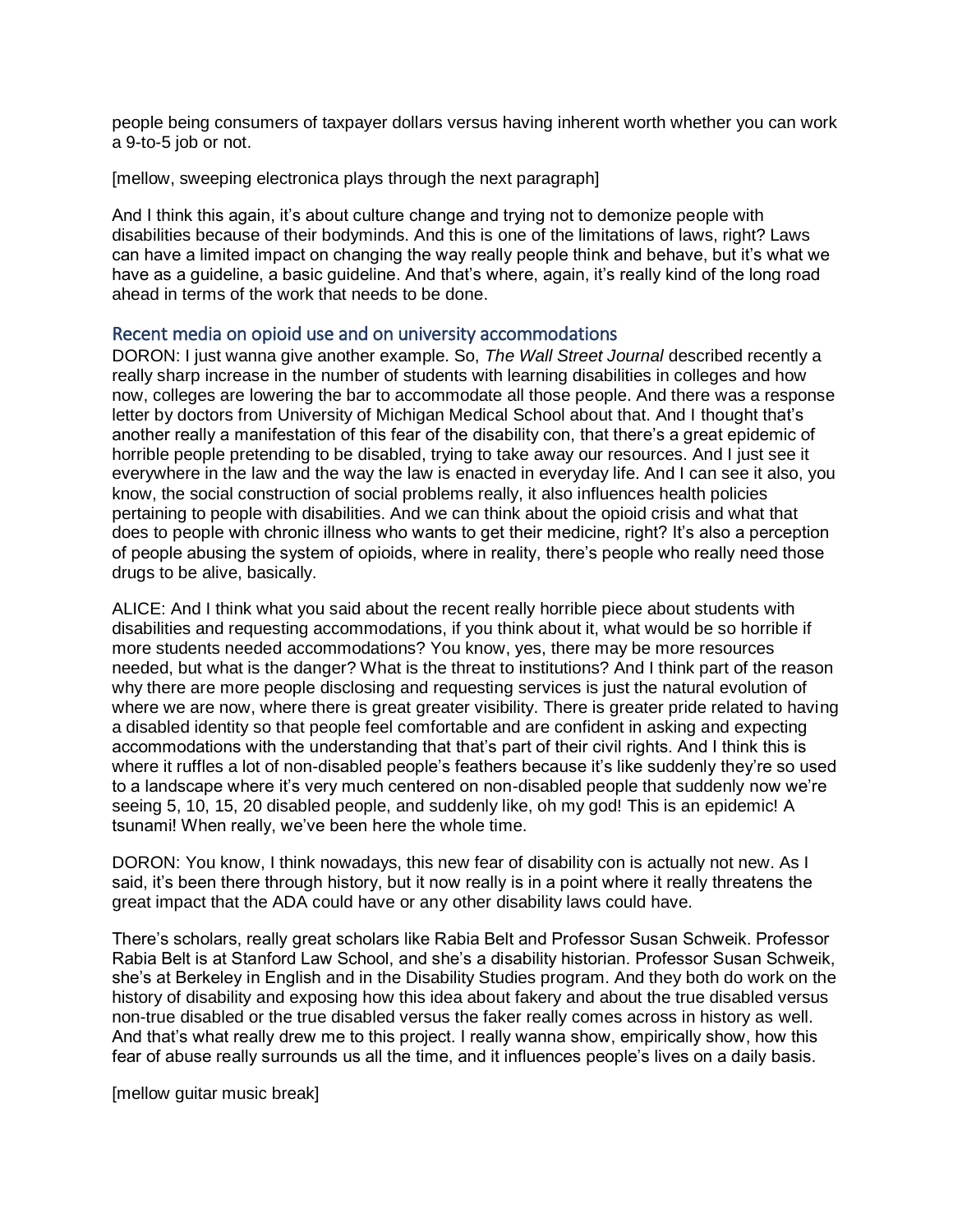# Disability Studies at Stanford Law School

ALICE: So, earlier you mentioned the need to have more disability law taught in law school and also Disability Studies. And I heard you've been teaching the first-ever introductory course in Disability Studies at Stanford and that it's been renewed for another year thanks to a coalition of students, faculty, and staff at Stanford. So, can you tell me a little bit about your involvement with Disability Studies at Stanford and the initiative that really helped renew it for the next year?

DORON: In the previous academic year, I taught the first ever, as you said, Disability Studies course at Stanford. It's actually Disability Studies and Disability Rights, so it has a strong legal element in it as well. You know, I was very surprised that Stanford doesn't have a Disability Studies course. So, I, as I said, am from Israel, and I came across oceans to come to the U.S. And when I chose a school, I wanted a school in the Bay Area because it was the birthplace of the disability rights movement. Again, Professor Rabia Belt now is in Stanford, but she was hired only three years ago, I think. And there was really no one who will teach Disability Studies, and I kind of proposed it, and it was taken. And it was very successful. I had a great time. I thought the students were terrific. And it got a lot of press. We also met a lot of people with disabilities. We took a field trip to the Ed Roberts Campus in Berkeley. And then for the second year, it wasn't really sure if Stanford will have the funding to have the class again, and enters the wonderful students at Stanford who created what is now known as the Stanford Disability Initiative. And those really terrific students created this petition that was circulated around campus to alumni and to staff and faculty and students, and over 700 people signed the petition urging the school to make the Intro to Disability Studies and Disability Rights course part of the permanent curriculum at Stanford. It's now housed in the program for Human Rights and International Justice, the HANDA Center, but it's also cross-listed with other programs at Stanford.

I think it's very reminiscent of what happened in Berkeley in the '70s with groups of students really pushing for disability rights, and it's so exciting for me and it's really moving to see another movement of students that has really initiated a grassroots movement that really created something, I think, special. And hopefully this course would continue for years and years to come, and Disability Studies scholar will be hired at Stanford to teach it after I leave Stanford.

ALICE: So, you're a trailblazer.

DORON: [laugh] It's me and the students, right?

ALICE: Well, I think it works both ways because there has to be an enthusiasm and demand and an interest. And it's really just, for me as a disabled person, just incredibly heartening to see the students really campaign for this, and I hope it's instructive to other universities where I think especially Ivy League elite universities that may not really think of Disability Studies as a actual discipline or as something that really deserves resources. But I really do hope it's a signal to other universities that this should be taught.

[upbeat strings music plays through next paragraph]

# The role and value of Disability Studies on campuses

ALICE: Thinking broadly, what is your opinion about the role and value of Disability Studies? It took a campaign by students and other allies on campus. But why should all universities offer courses on Disability Studies, and why is it so damn difficult garnering support for this?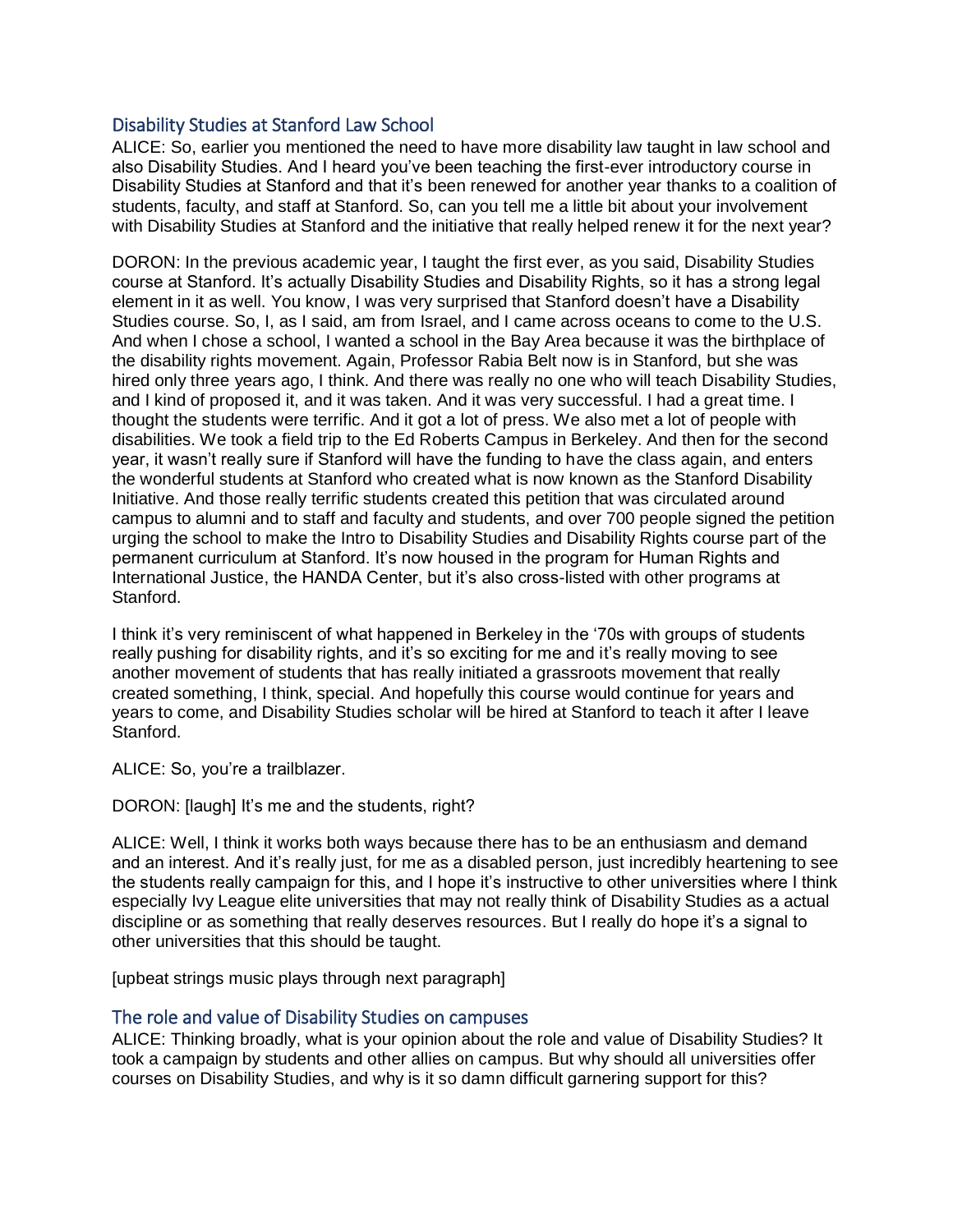DORON: I grapple with that question a lot. First of all, people with disabilities are the largest minority in the US today, right? They're the largest minority. It's 23% according to recent Census Bureau research and surveys. And really, talking about 23% of the population, I think, is enough of a reason to have a Disability Studies class, at least one if not many or a program. But if you really don't think about that, you can really see how Disability Studies and a disability perspective really informs your view of the world. It really is an avenue to study a lot of different complex issues from parenthood to voting to rights to immigration to really everything in life has a disability angle. So, Joe Shapiro, Joseph Shapiro in his wonderful book, *No Pity*, says, "I have a disability angle to every story I tell." And I really think there is a disability angle to every story, and it really illuminates things you wouldn't have expected before. Who would've thought that the lack of scarcity or having abundance of resources will not actually influence people's suspicion of abuse of rights? So, I think Disability Studies, if you don't really wanna talk about people with disabilities and their lives—which I think is a very important and crucial topic and critical topic—if you wanna take disability, you can take it and talk about everybody's lives and illuminate interesting and important angles through using a Disability Studies lens.

ALICE: I couldn't agree with you more. And I think again, this is where education and having especially even before college, like high school, junior high, segments on disability history is so important. Because I think most people when they grow up, they really don't have a sense of our actual community, that there's a history. And I think this is where again, why scholarship and why media is so important.

Is there anything else you'd like to share with me as we wrap up?

DORON: So, I talked a lot about my dissertation. I had the best dissertation committee, I think, ever. I haven't graduated yet, but hopefully this year. I just wanna give a shout-out to my doctoral committee, my dissertation committee, which includes Professor Rob MacCoun, who's my Chair—he's at Stanford—and Professor Bernadette Meyler, Professor Hazel Marcus, and Professor Susan Schweik, who really supported me in my research. Some of them are Disability Studies scholars, but some of them are not. But they were open enough, and they saw the value of doing Disability Studies research. I'm very thankful for that.

# Wrap-up

ALICE: Thank you so much for talking with me today, Doron.

DORON: Thank you.

[hip hop]

♪ How far will they go Oh yeah, yeah…. ♪

ALICE: This podcast is a production of the Disability Visibility Project, an online community dedicated to creating, sharing, and amplifying disability media and culture. All episodes including text transcripts are available at [DisabilityVisibilityProject.com/Podcast.](https://disabilityvisibilityproject.com/Podcast/)

You can also find out more about Doron's research and Disability Studies at Stanford at our website.

The audio producer for this episode is Cheryl Green. Introduction by Lateef McLeod. Theme music by Wheelchair Sports Camp.